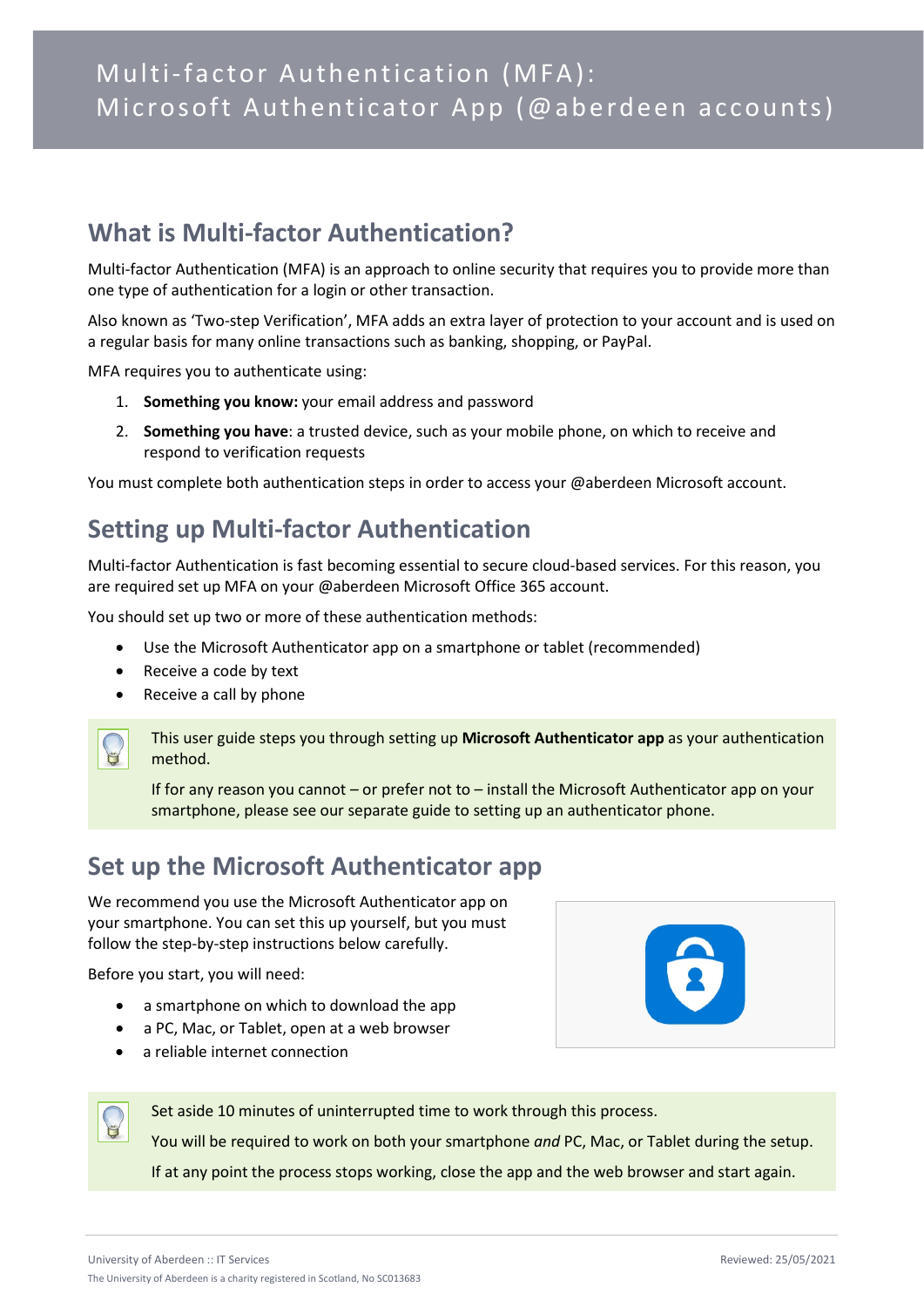On your smartphone



- 1. Download the **Microsoft Authenticator App** from your App store.
- 2. Open the app, and if prompted, **Allow** Authenticator to send you **notifications**.
- 3. **LEAVING THE APP OPEN, go to the browser on your PC, Mac, or Tablet.**

Available on the **App Store** 

Google play

#### On your PC, Mac, or Tablet



- 4. Open a browser and go to:<https://aka.ms/setupsecurityinfo>
- 5. If prompted, **sign in** with *your* @aberdeen **email address**, e.g. j.bloggs2.18@aberdeen.ac.uk
- 6. Enter your **password** at the prompt

| Enter password<br> |  |
|--------------------|--|
|--------------------|--|

7. *If* you are prompted that *Your organisation needs more information to keep your account secure* click **Next** and **skip to step 9**



8. Otherwise the **My Sign-Ins** window will open.

**Note:** If you previously registered for SSPR (Self Service Password Reset), this window will already be populated with some details.

#### Click **+ Add method**

| Add method             |                |                                                                                                                                               |        |
|------------------------|----------------|-----------------------------------------------------------------------------------------------------------------------------------------------|--------|
| $\mathcal{C}$<br>Phone | +44 9999999999 | Change                                                                                                                                        | Delete |
|                        | Security info  | These are the methods you use to sign into your account or reset your password.<br>Default sign-in method: Phone - text +44 9999999999 Change |        |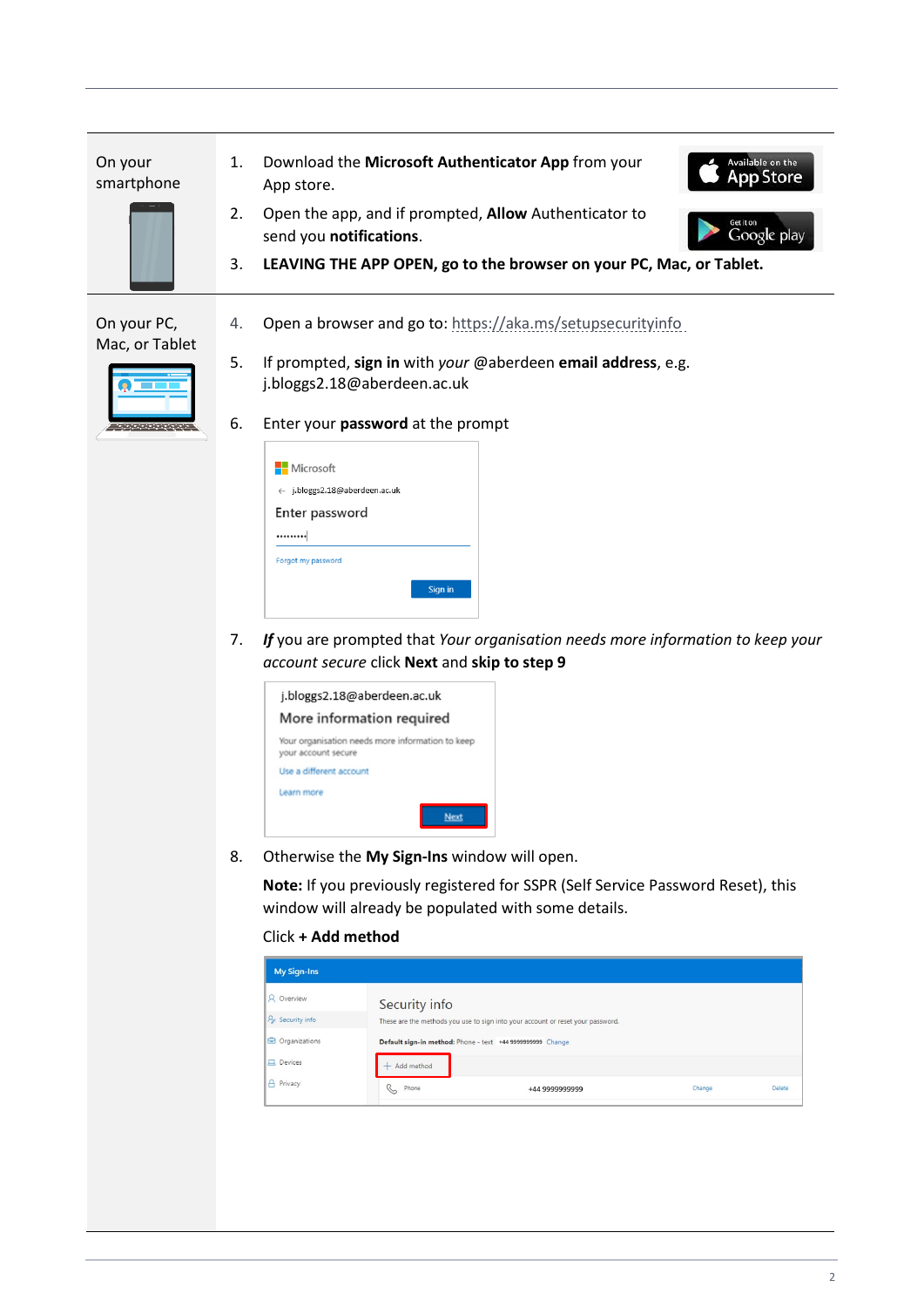|                       |    | Choose Authenticator app as your method, and click Add                                                                                                                                                                                                                                       |
|-----------------------|----|----------------------------------------------------------------------------------------------------------------------------------------------------------------------------------------------------------------------------------------------------------------------------------------------|
|                       |    | Add a method<br>Which method would you like to add?<br>Authenticator app<br>Add<br>Cancel                                                                                                                                                                                                    |
|                       | 9. | The following instruction window opens.<br>As you have already downloaded the app, click Next                                                                                                                                                                                                |
|                       |    | Microsoft Authenticator<br>Start by getting the app<br>6<br>On your phone, install the Microsoft Authenticator app. Download now<br>After you install the Microsoft Authenticator app on your device, choose "Next".<br>I want to use a different authenticator app<br>Cancel<br><b>Next</b> |
|                       |    | 10. You will see the following message:                                                                                                                                                                                                                                                      |
|                       |    | Microsoft Authenticator<br>Set up your account<br><b>CENT</b><br>If prompted, allow notifications. Then add an account, and select "Work or school".                                                                                                                                         |
|                       |    | Back                                                                                                                                                                                                                                                                                         |
|                       |    | DO NOT CLICK ANYTHING! Instead, leave this message open, and go to your<br>smartphone to set up your account.                                                                                                                                                                                |
| On your<br>smartphone |    | 11. To set up your account<br>Android:<br>Skin "one tan to verify" prompt and then click OK                                                                                                                                                                                                  |



- Skip "one tap to verify" prompt and then click **OK**.
- Click to Add Account and choose **Work or school account** from the list.
- **Allow** Authenticator to take pictures and record video.

**iPhone**:

- If prompted, **Skip** through Add personal account, and Add non-Microsoft account
- Click **Add Work Account**
- Click **OK** to allow Authenticator to access your camera
- 12. When prompted **Tap Scan a QR code** Your camera will open, ready to scan a QR code.
- 13. **LEAVING THE QR SCAN CODE WINDOW OPEN, return to the browser on your PC, Mac, or Tablet.**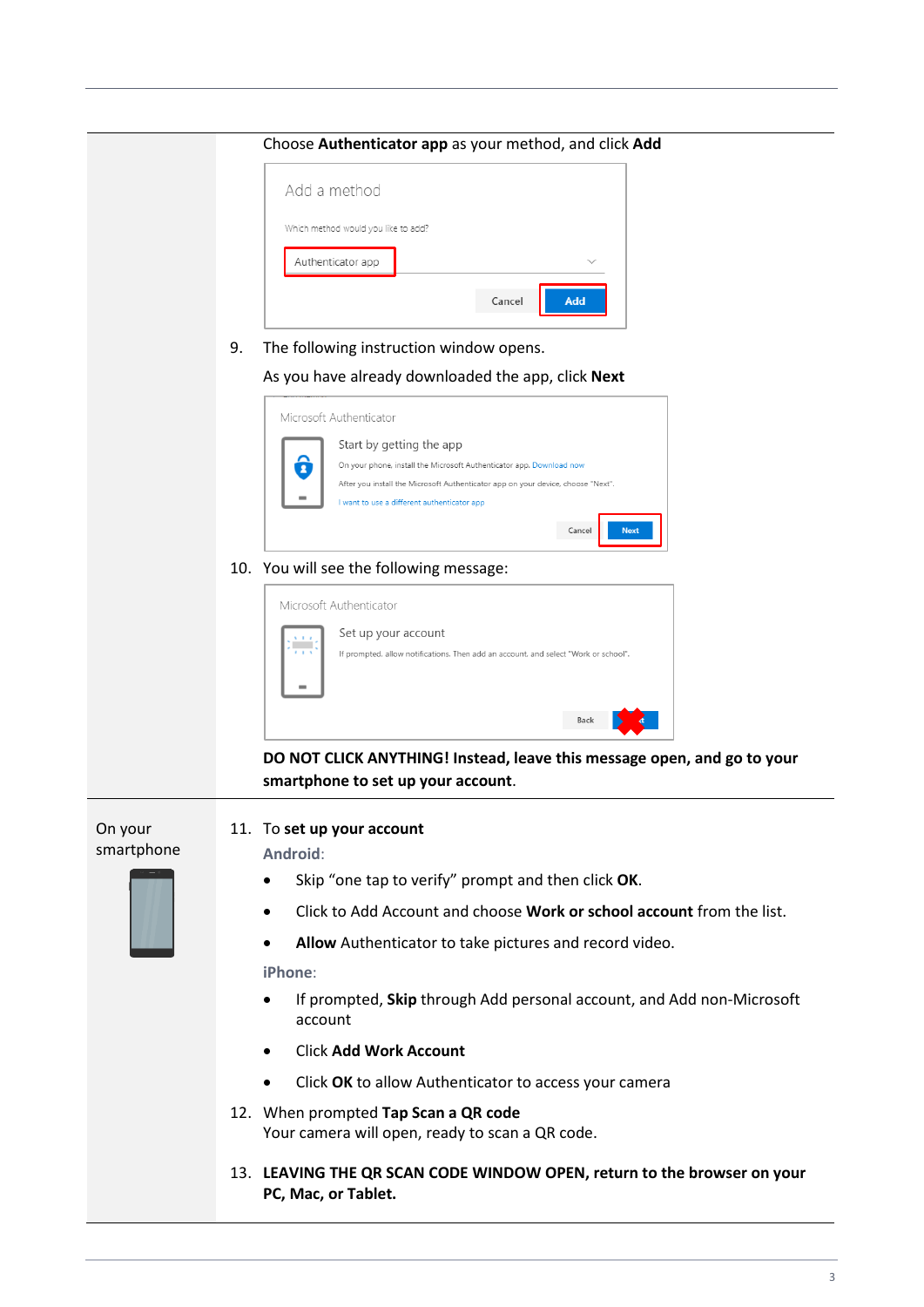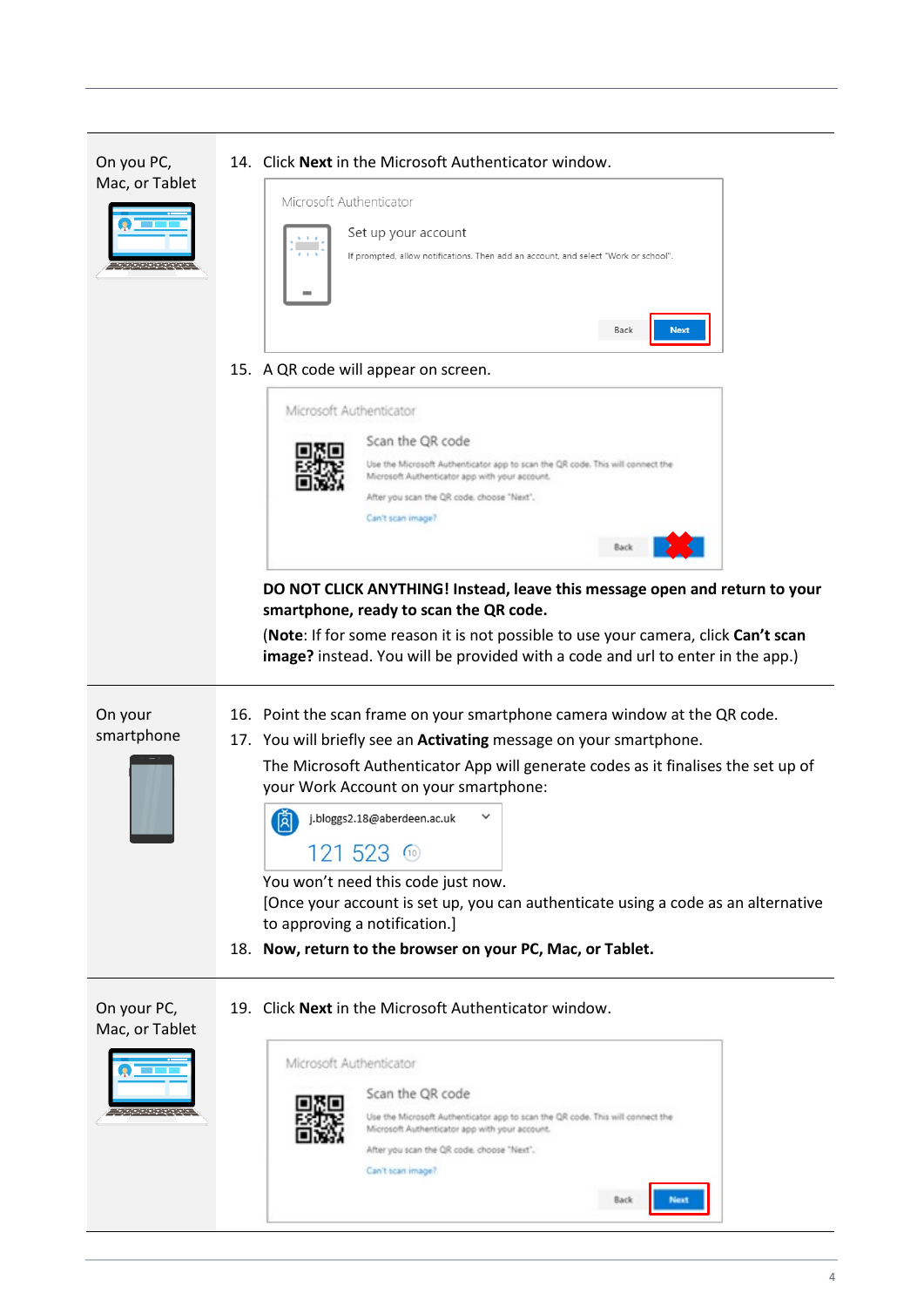|                                                            | 20. You will see a Let's try it out message and a notification will be sent to your<br>smartphone.<br>Microsoft Authenticator<br>Let's try it out<br>Approve the notification we're sending to your app.<br>Back<br>Next<br>21. Return to your smartphone.                                                                                                                                                                                                                                                                                                                                                                                                                                                                                            |
|------------------------------------------------------------|-------------------------------------------------------------------------------------------------------------------------------------------------------------------------------------------------------------------------------------------------------------------------------------------------------------------------------------------------------------------------------------------------------------------------------------------------------------------------------------------------------------------------------------------------------------------------------------------------------------------------------------------------------------------------------------------------------------------------------------------------------|
| On your<br>smartphone                                      | 22. Click Approve<br>Approve sign-in?<br>$\hat{\mathbf{o}}$<br>j.bloggs2.18@aberdeen.ac.uk<br><b>DENY</b><br><b>APPROVE</b><br>23. Return to the browser on your PC, Mac, or Tablet.                                                                                                                                                                                                                                                                                                                                                                                                                                                                                                                                                                  |
| On your PC,<br>Mac, or Tablet<br><u>a japonen mengenak</u> | 24. You will see confirmation that the notification is approved.<br>Click Next.<br>Microsoft Authenticator<br>Let's try it out<br>Approve the notification we're sending to your app.<br>Notification approved<br>Back<br><b>Next</b><br>25. Click Done<br>26. Microsoft Authenticator is now listed as a method of notification alongside details<br>of your device.<br>We recommend you set Microsoft Authenticator app to be the Default sign-in<br>method.<br>2 <sup>8</sup><br>My Sign-Ins<br><b>A</b> Overview<br>Security info<br><b>P</b> Security info<br>These are the methods you use to sign into your account or reset your password.<br><b>C</b> Organizations<br>Default sign-in method: Microsoft Authenticator - notification Change |
|                                                            | <b>二</b> Devices<br>$+$ Add method<br><b>A</b> Privacy<br>+44 9999999999<br><b>&amp;</b> Phone<br>Change<br>Delete<br>01224272000<br>Office phone<br>C<br>Microsoft Authenticator<br>iPhone<br>Delete<br>û                                                                                                                                                                                                                                                                                                                                                                                                                                                                                                                                            |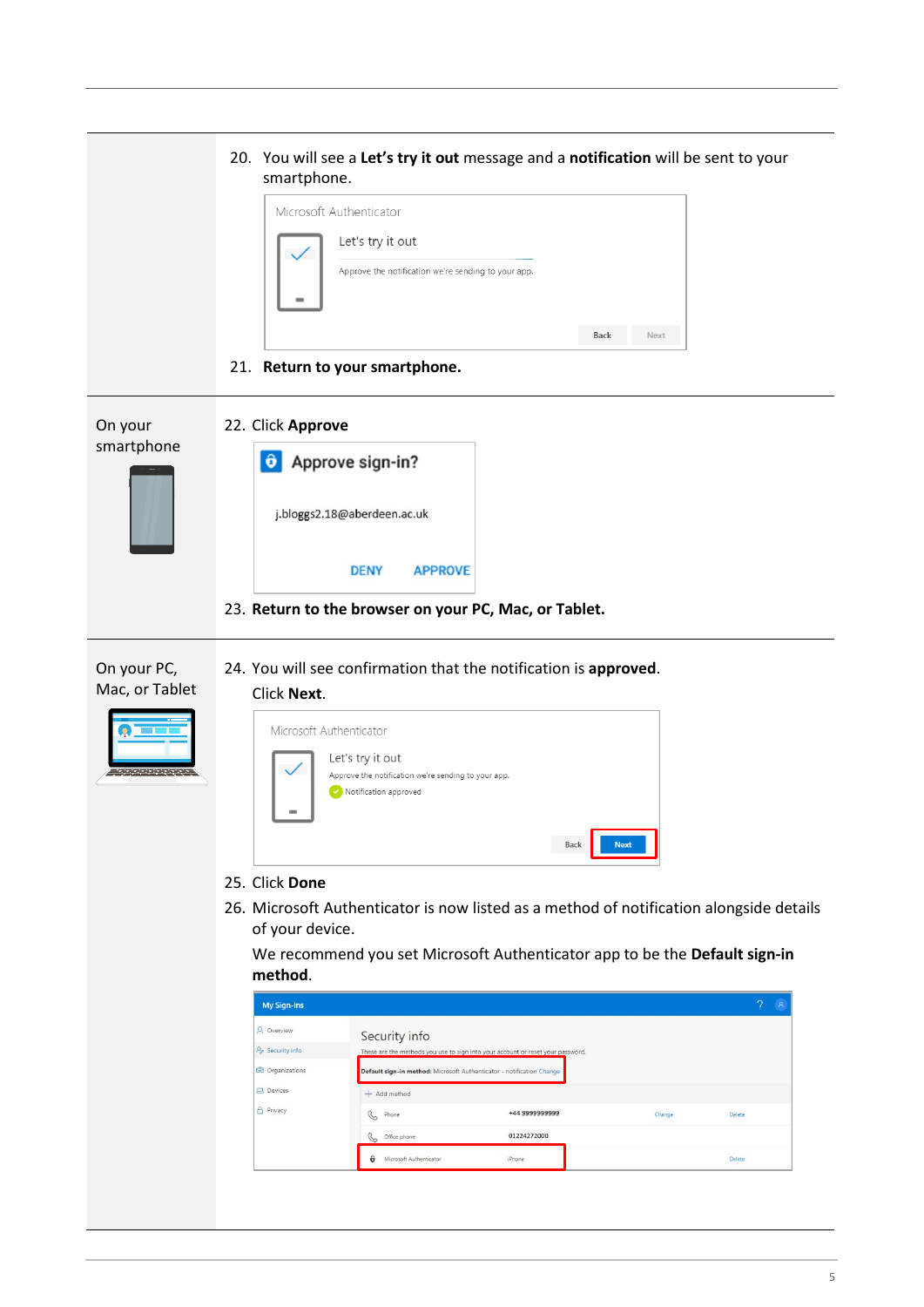

At this point, we *strongly* recommend you *set up a second method* of authentication. You can do this in the **My Sign-Ins** window:

- 1. Click on **+ Add method**
- 2. Choose **Phone** work through instructions in our separate [phone guide](https://www.abdn.ac.uk/it/documents/mfa-authenticator-phone-aberdeen.pdf)

#### **Testing authentication**

- 1. In a browser on your PC, Mac or Tablet, go to<https://aka.ms/setupsecurityinfo>
- 2. If you are already signed in, go to your Profile picture, and choose **Sign out**.
- 3. **Sign in** with *your* @aberdeen **email address**, e.g. j.bloggs2.18@aberdeen.ac.uk
- 4. Enter your **password** at the prompt
- 5. If prompted to stay signed in, click **No**.
- 6. From the menu on the left, click **Security Info**.
- 7. You will see an action briefly on screen, followed by a dialog box asking you to approve your sign in request:

| j.bloggs2.18@aberdeen.ac.uk                                                                                    |
|----------------------------------------------------------------------------------------------------------------|
| Approve sign in request                                                                                        |
| We've sent a notification to your mobile device.<br>Please open the Microsoft Authenticator app to<br>respond. |
| Having trouble? Sign in another way                                                                            |
| More information                                                                                               |

- 8. A **notification** will be sent to your smartphone.
- 9. Click **Approve** on your smartphone.
- 10. The sign-in to your account is complete.



If you don't receive the prompt to Approve on your smartphone app, perhaps due to loss of signal, choose **Sign in another way** and then enter the six-digit verification code from the app.

**Note:** This code changes periodically. If your response is slow you will be offered options dependent on the authentication methods you have set up.

11. When you have completed the set up and tested the authentication methods, go to the profile icon at top right and choose **Sign Out**.



**Note**: You will need to use the Microsoft Authenticator app whenever you are asked to authenticate so *keep* **the app** on your smartphone - *don't delete* it.